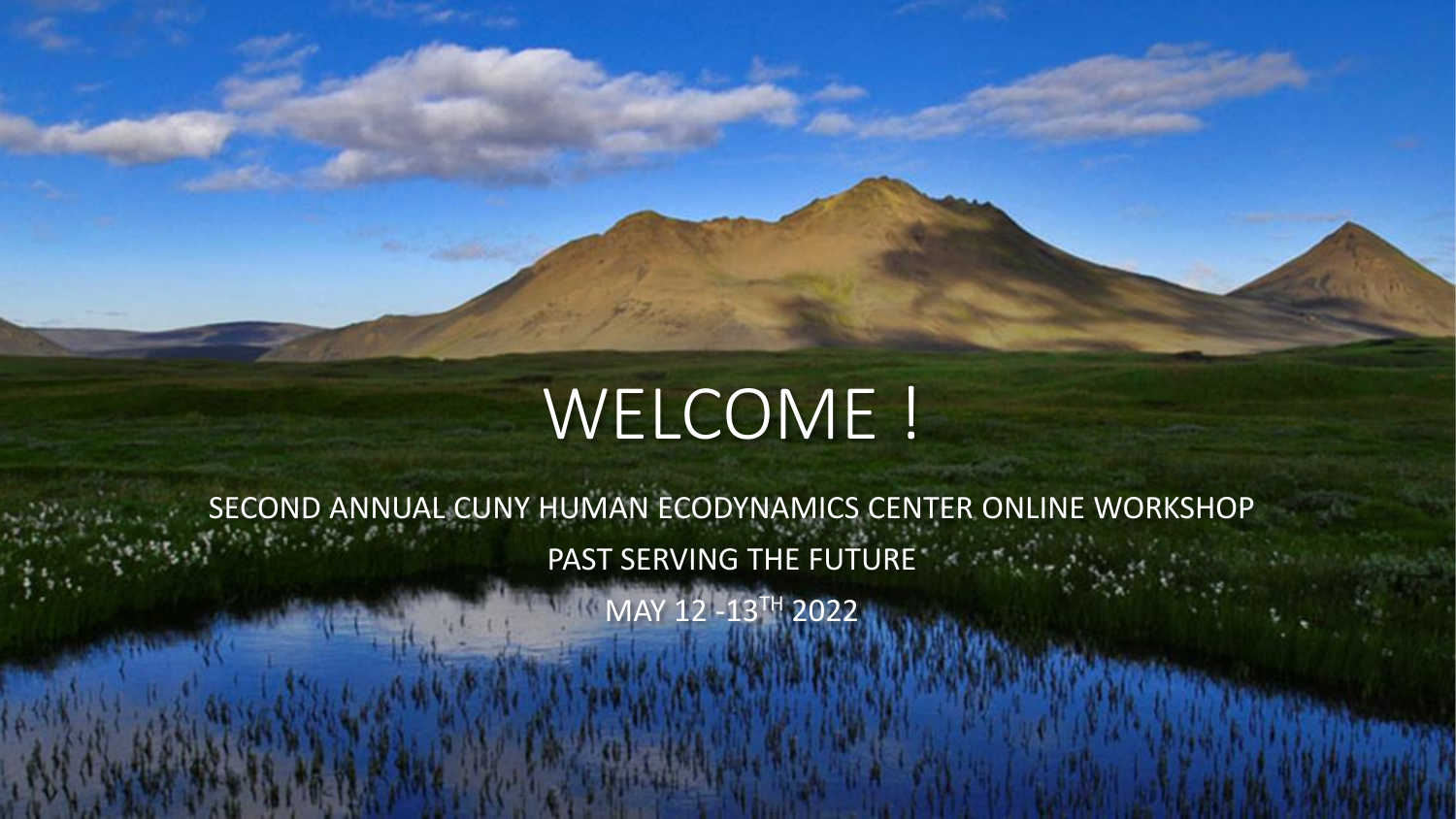



What is HERC?



- CUNY Center for Coordinating Long Term Human Ecodynamics research to enable the past to better serve the future.
- US center for North Atlantic Biocultural Organization (founded 1992)
- Regional Hub for the Integrated History and Future of Humans on Earth (IHOPE) program.
- Collaborative Hub with Princeton U CCHRI in the UNESCO BRIDGES Management of Social Transformations Program.
- Active in Maritime Historical Ecology research and the Oceans Past Initiative.
- Sponsoring student and faculty research and international collaborations.

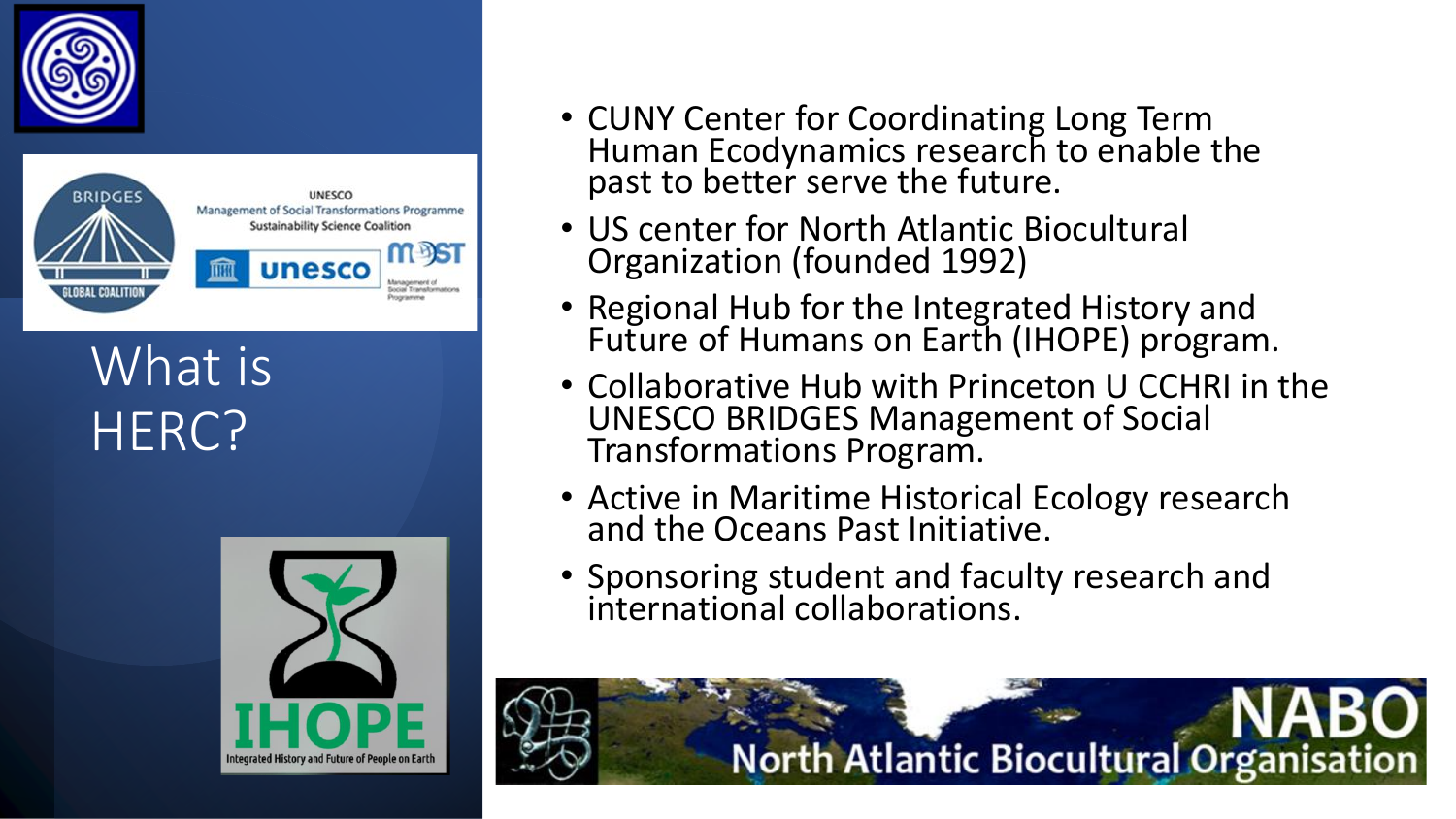



## North Atlantic Biocultural Organization

NABO

- International 32 collaborating institutions in 14 nations.
- Interdisciplinary combines natural sciences, social sciences, history, education, outreach
- Founded 1992 (NSF Workshop), funded by US, UK, Scandinavian sources
- Major Meetings NY 1992, Glasgow 94, Tromsø 96, St. John's 97, Glasgow 01, Copenhagen 04, Quebec 06, Bradford 08, Edinburgh 09, Akureyri 2013, Quebec 2019
- Support Denmark, Iceland, UK, Norway, Canada, US: c \$35 million since 1997
- Collaborative fieldwork, education, community archaeology, data management.
- Website: www.nabohome.org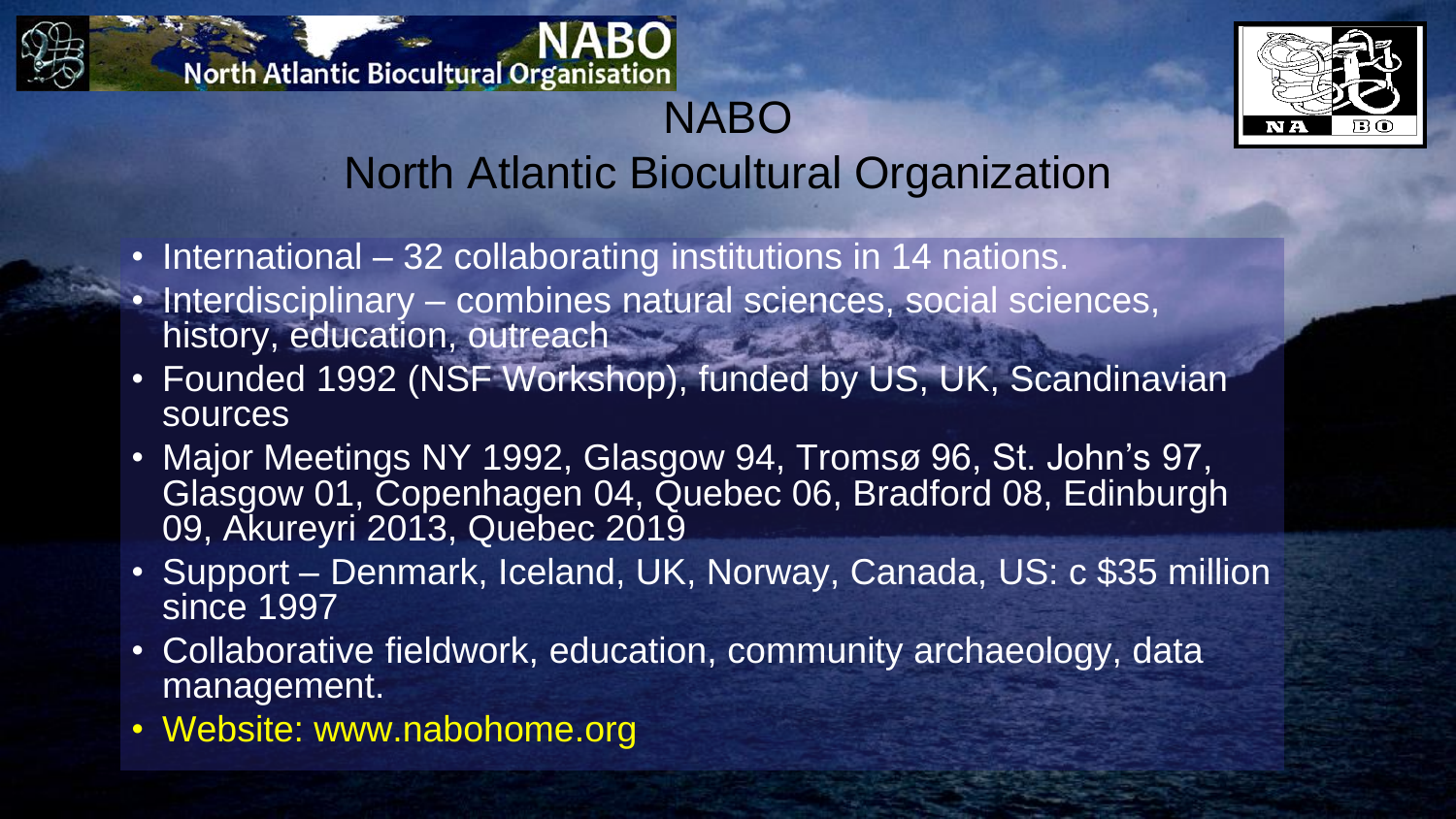

## Second annual **HERC** workshop in long term human ecodynamics

This second annual HERC online workshop will feature presentations by leaders of BRIDGES (Steve Hartman), Oceans Past (Poul Holm), IHOPE (Carole Crumley), and CCHRI (John Haldon). We will also follow a theme of contributions to Maritime Historical Ecology featuring participants in the North Atlantic Biocultural Organization (NABO, [www.nabohome.org](http://www.nabohome.org/) ) based at HERC.

Our key organizing theme for Spring 2022 builds on the 2021 focus on community-based archaeology as a core component of successful responses to climate change threats to heritage and science. It highlights progress made in successfully integrating social science, environmental humanism, history, and archaeology with international efforts to secure a sustainable future. After many years of knocking on the doors of hard science dominated agencies and organizations entrusted with resource management for the future, we are seeing doors opening and genuine collaborations across disciplines and across ways of knowing that is beginning to integrate multiple sources of experience and knowledge bearing communities to collaborate in our urgent need for better response to changing climate.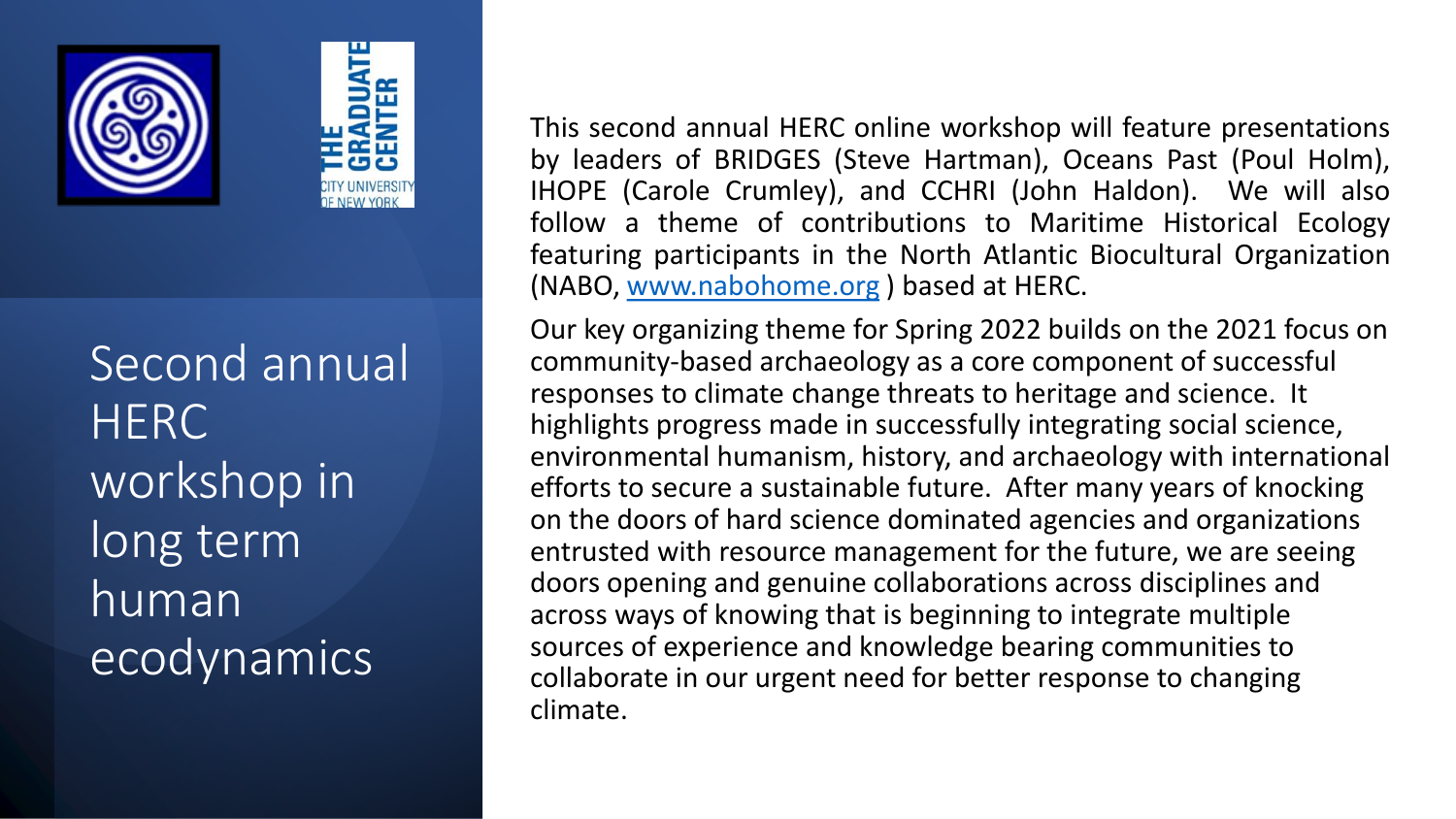

**VERSIT** 

OF NEW YORK

CUNY Human Ecodynamics Research Center

Past Serving the Future: Initiatives in Long term Human Ecodynamics

North Atlantic Biocultural Organisation

| 10:00 EDT       | Welcome                                                                                                                                                            |
|-----------------|--------------------------------------------------------------------------------------------------------------------------------------------------------------------|
|                 |                                                                                                                                                                    |
| $10:10 - 10:30$ | Steve Hartman: BRIDGES, the sustainability<br>science coalition of UNESCO's international<br>science program Management of Social<br><b>Transformations (MOST)</b> |
|                 |                                                                                                                                                                    |
| 10:30-10:50     | Poul Holm : Oceans Past Initiative $-$ the human<br>marine footprint                                                                                               |
| 10:50-11:00     | Coffee / Tea Break                                                                                                                                                 |
| 11:00-11:20     | Ingrid Mainland & Jen Harland: landscapes of<br>change: archaeologies of historic period change<br>on the island of Rousay, Orkney                                 |
|                 |                                                                                                                                                                    |
| 11:20-12:00     | Discussion                                                                                                                                                         |
| 12:00-1:00      | Lunchbreak                                                                                                                                                         |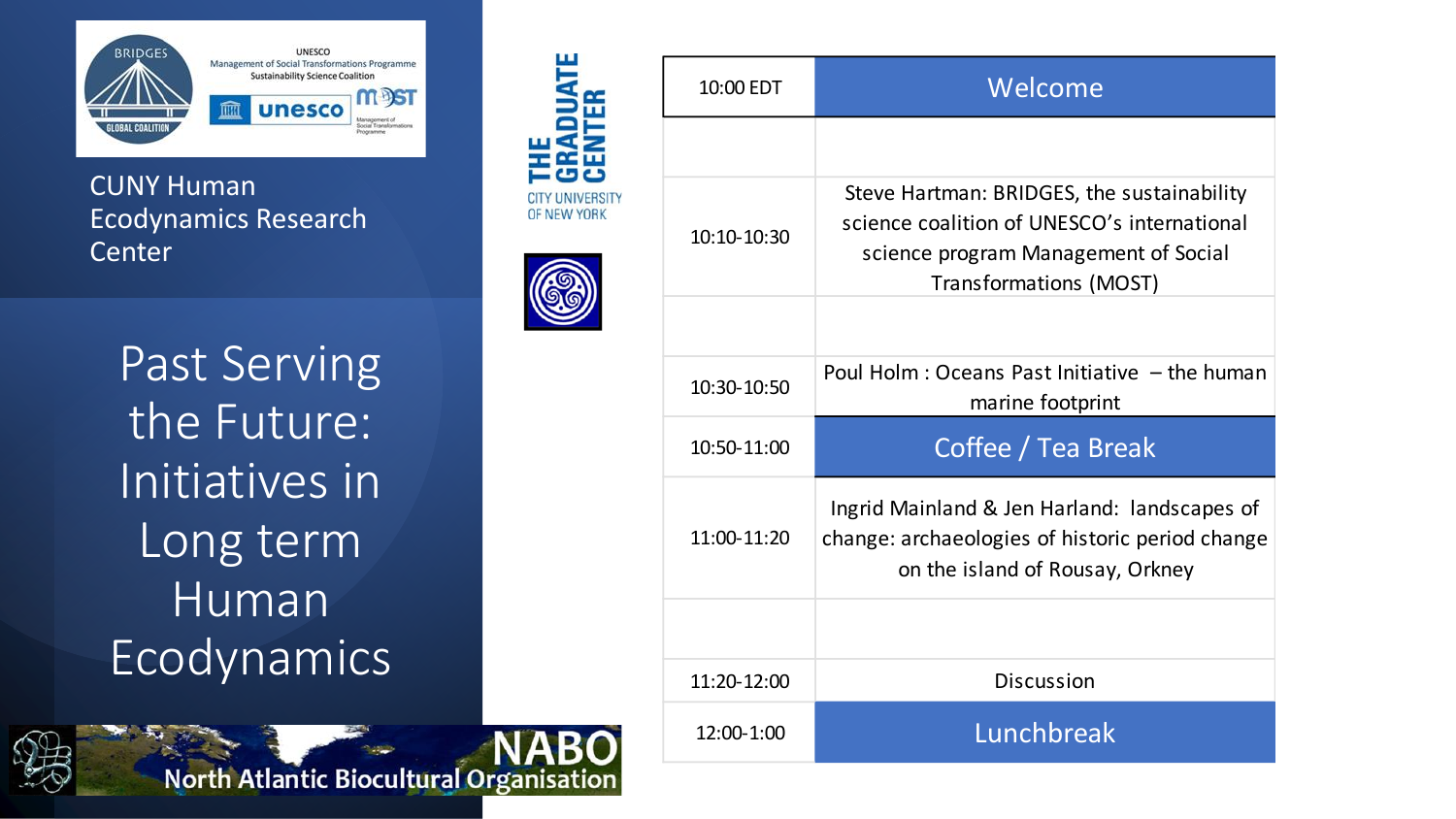







OF NEW YORK



| 12:00-1:00    | Lunchbreak                                                                                    |
|---------------|-----------------------------------------------------------------------------------------------|
| $1:00-1:20$   | Catherine West: Maritime Historical Ecology in<br>the N Pacific                               |
|               |                                                                                               |
| $1:20-1:40$   | George Hambrecht: Mobilizing the Distributed<br>Observing Network of the Past, CAMHEP project |
|               |                                                                                               |
| $1:40-2:00$   | Megan Victor: Dunning and Decline: The<br>Shoalers and Codfish at Smuttynose Island           |
|               |                                                                                               |
| $2:00 - 2:30$ | Discussion/Closing                                                                            |

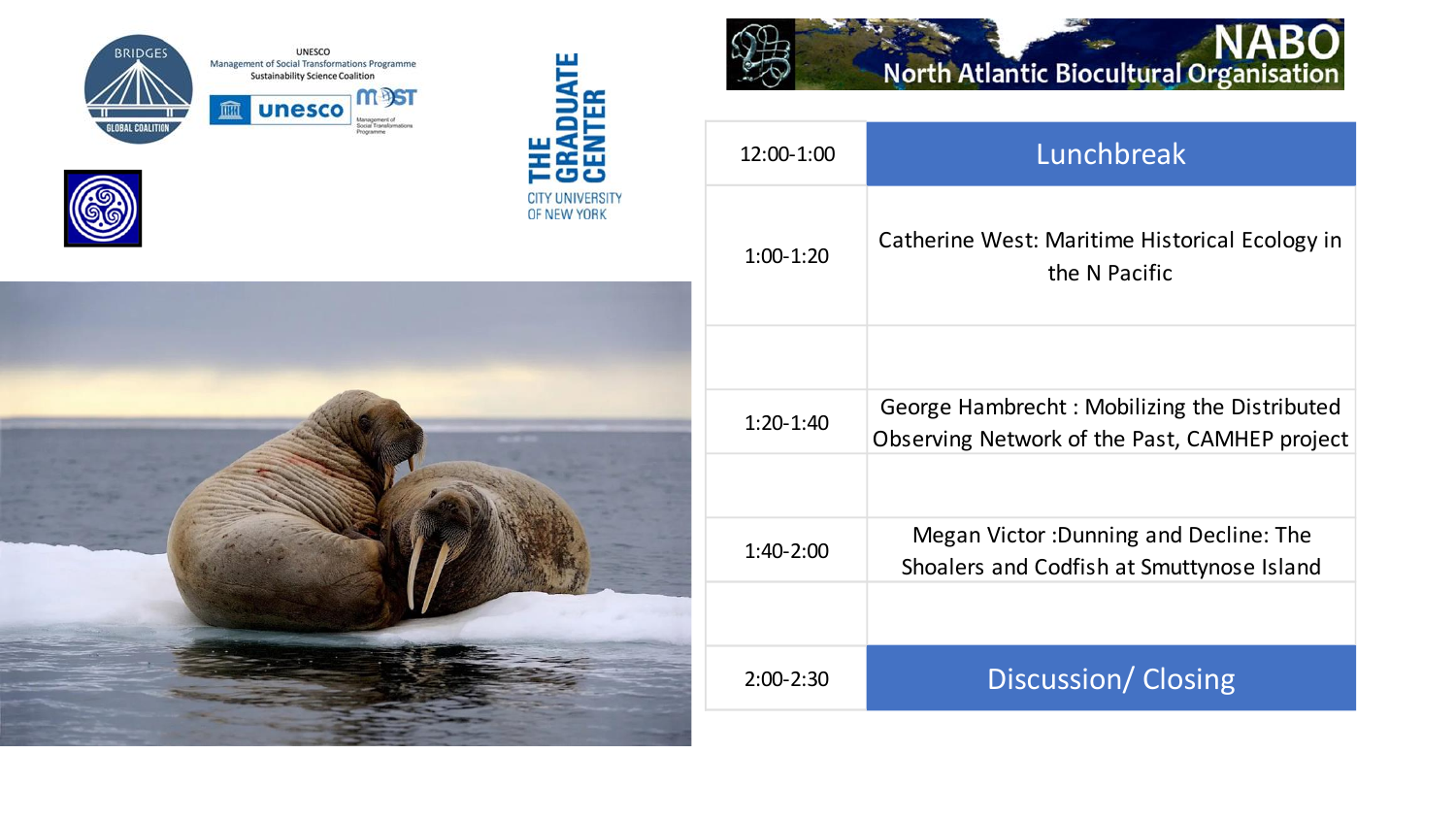







|             | Friday May 13                                                                                 |
|-------------|-----------------------------------------------------------------------------------------------|
| 10:00 EDT   | Welcome                                                                                       |
|             |                                                                                               |
| 10:10-10:30 | Carole Crumley: Historical Ecology for the Future:<br>Organizing at Local and Regional Scales |
|             |                                                                                               |
| 10:30-10:50 | Ramona Harrison: The Two Valleys Project in an<br><b>Environmental Archaeology Context</b>    |
| 10:50-11:00 | Lilja Palsdottir & Frank Feeley: Gufuskalar Iceland                                           |
| 11:00-11:20 | George Hambrecht: Mobilizing the Distributed<br>Observing Network of the Past, CAMHEP project |
|             |                                                                                               |
| 11:20-12:00 | <b>Discussion</b>                                                                             |
| 12:00-1:00  | Lunchbreak                                                                                    |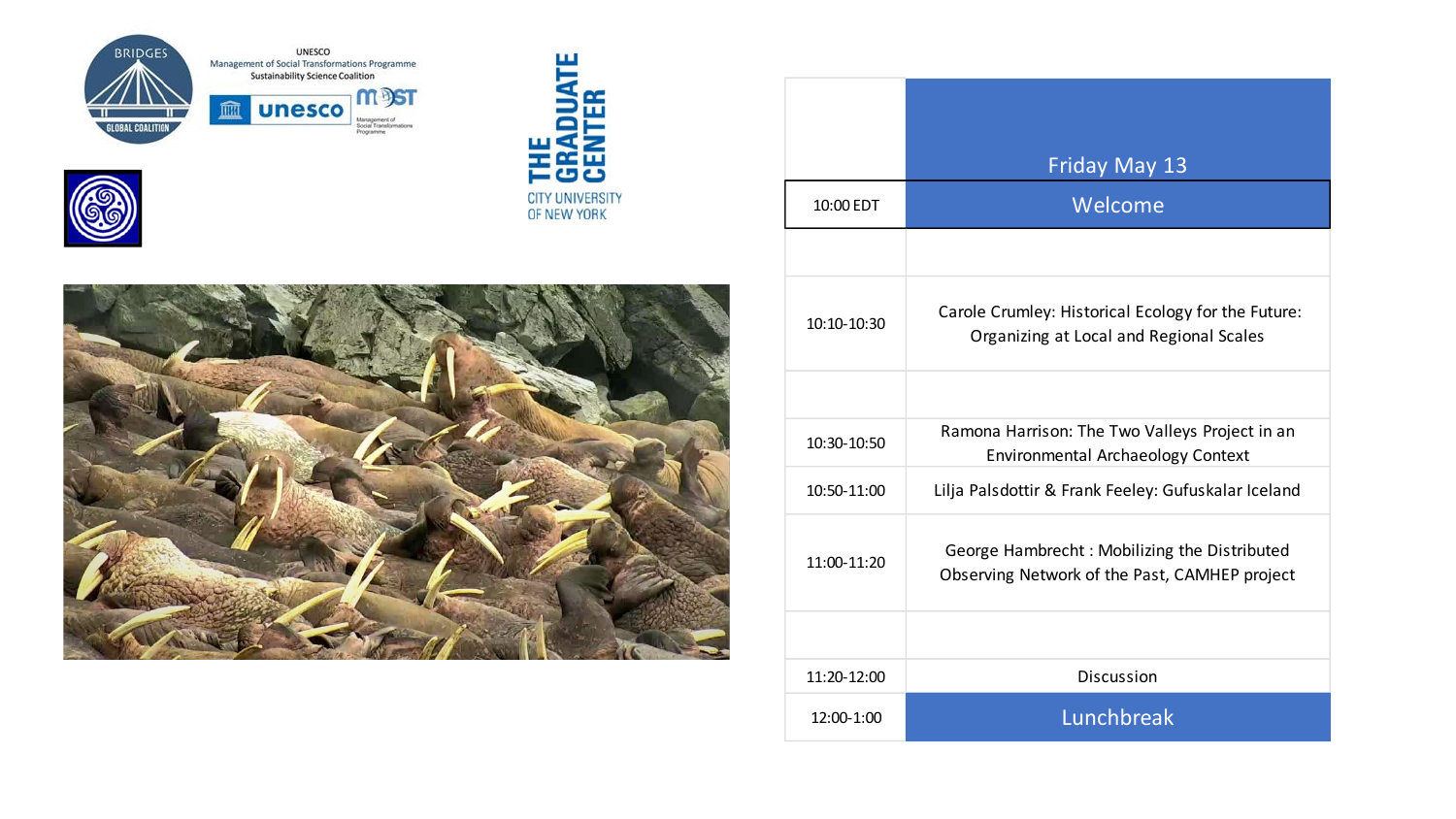







| $12:00-1:00$  | Lunchbreak                                                                                                                          |
|---------------|-------------------------------------------------------------------------------------------------------------------------------------|
| $1:00-1:20$   | John Haldon: The Climate Change and History Research<br>Initiative at Princeton: History, palaeosciences and<br>contemporary policy |
|               |                                                                                                                                     |
| $1:20-1:40$   | Konrad Smiarowski & Wendi Coleman: Norse and Inuit<br>Sealing in Greenland                                                          |
|               |                                                                                                                                     |
| $1:40-2:00$   | Megan Hicks: Colonialism, Capitalism, and Rural<br>Ecologies in Iceland: 1600-1920                                                  |
|               |                                                                                                                                     |
| $2:00 - 2:30$ | Discussion/Closing                                                                                                                  |